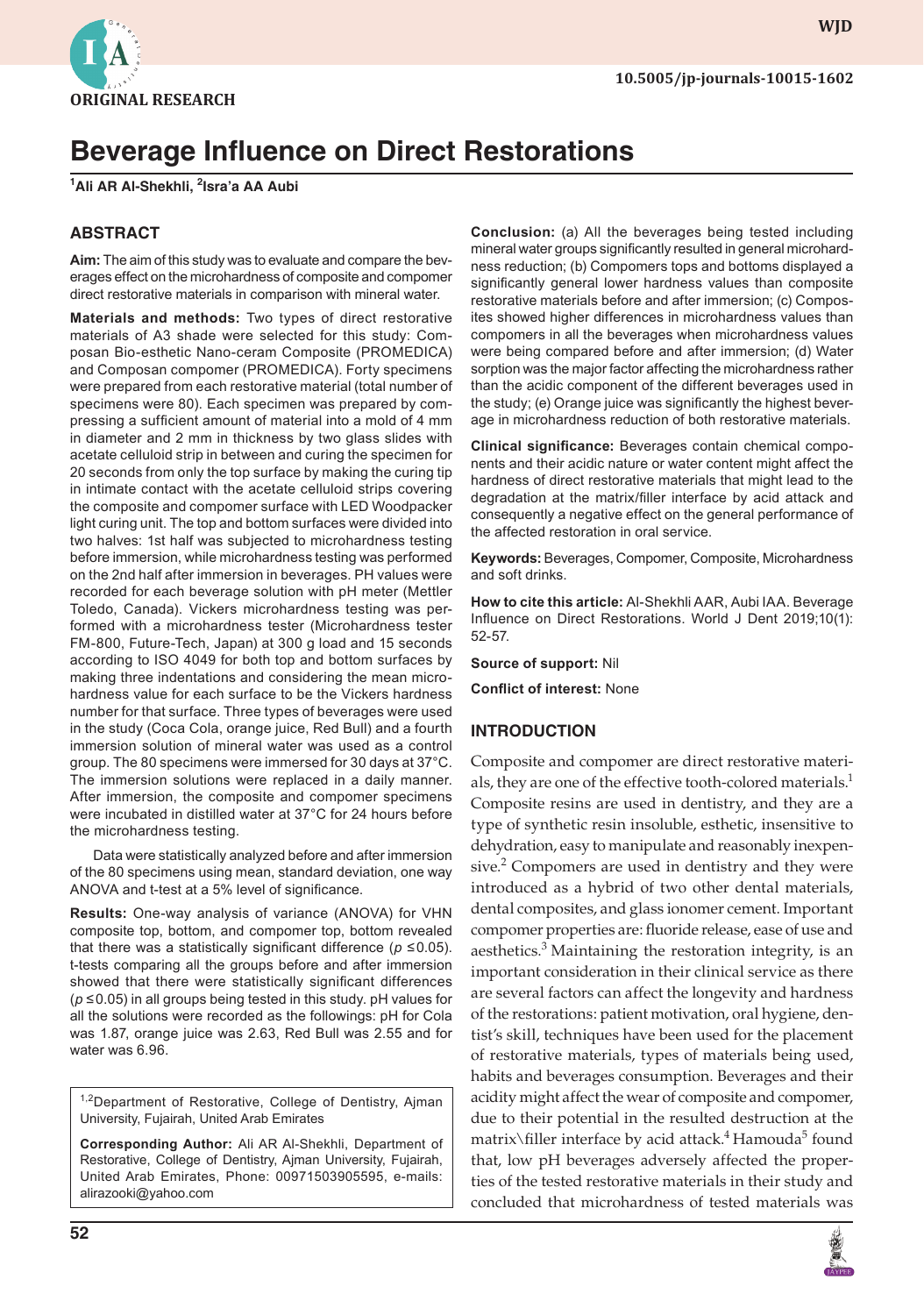significantly decreased after immersion in the various beverages, as surface roughness and solubility were increased. Among the properties related to the hardness of material are strength, proportional limit, and ductility. Furthermore, hardness is indicative of the ease of finishing of a structure and its resistance to in-service scratching.<sup>6</sup> Clinical performance of dental restorations could be affected by pH changes in the oral cavity. Consumption of acidic food, fruit juices, soft drinks, coffee, tea, or wine can result in surface damage and decrease hardness and esthetic qualities of restorative material.<sup>7</sup> The increased consumption of sports and energy drinks among the general population has raised questions about their erosive potential on the dental hard tissues, as well as their effects on the clinical performance of restorative materials.<sup>8</sup> Because of the increased consumption of low pH beverages, the materials' surfaces may become rough and dull at a clinically detectable level.<sup>5</sup> The aim of this study was, to evaluate and compare the effect of low pH beverages on microhardness of composite and compomer direct restorative materials at their top and bottom surfaces in comparison with mineral water.

#### **MATERIALS AND METHODS**

Four types of immersion solutions available in the UAE market were used in this study: (Coca-Cola, orange juice, Red Bull and water as a control group). The composition of each beverage and mineral water used in this study are shown in Table 1.

Two types of direct restorative materials of A3 shade were selected for this study: Composan Bio-esthetic Nano-ceram Composite (PROMEDICA) and Composancompomer (PROMEDICA). Forty specimens were prepared from each restorative material (total number of specimens were 80). Each specimen was prepared by using a metal mold (2 mm in thickness and 4 mm in diameter), by placing the restorative material in the mold compressing the materials using two glass slide with two celluloid strips in between, and curing the specimens from only the top surface for 20 seconds with LED Woodpacker light curing unit. The top and bottom surfaces were divided into two halves: 1st one was subjected to microhardness testing before immersion, while the 2nd half was subjected to microhardness testing after immersion. pH values were recorded for each solution with pH meter (Mettler Toledo, Canada) to determine its acidity level. Vickers microhardness testing was performed with Vickers microhardness tester (Microhardness tester FM-800, FUTURE-TECH, Japan) (Fig. 1) at 300 g load and 15 seconds according to ISO 4049 by making three indentations of both top and bottom surfaces and considering the mean value to be recorded as Vickers hardness number of that surface. The eighty specimens (40 composites + 40 compomer) were assigned into eight groups (G1-G8) ( $n = 10$ ) as being described in Table 2 according to the type of restorative material and immersion solution. Three types of beverages were selected (Coca-Cola, orange juice, Red bull) plus a fourth immersion solution of mineral water was used as a control group. The 80 specimens were immersed for 30 days at 37°C. The immersion solutions were replaced in a daily manner. After immersion, the composite and compomer specimens were incubated in distilled water at 37°C for 24 hours before the microhardness testing.

Data was statistically analyzed before and after immersion of the 80 specimens using mean, standard deviation, one way ANOVA and t-test at a 5% level of significance.

# **RESULTS**

Mean VHN and standard deviation at the top, the bottom of G1–G8 being tested before and after immersion

| Cola (Coca Cola)                                                                                                                                                                                          | Orange juice (Rani)                                                                                                            | Red Bull                                                                                                                                                                                                                                                                                                                                                                                                                                                                                                                                                                                                                                                               | Water (Arwa)                                                                                                                                                                                                         |
|-----------------------------------------------------------------------------------------------------------------------------------------------------------------------------------------------------------|--------------------------------------------------------------------------------------------------------------------------------|------------------------------------------------------------------------------------------------------------------------------------------------------------------------------------------------------------------------------------------------------------------------------------------------------------------------------------------------------------------------------------------------------------------------------------------------------------------------------------------------------------------------------------------------------------------------------------------------------------------------------------------------------------------------|----------------------------------------------------------------------------------------------------------------------------------------------------------------------------------------------------------------------|
| Phosphoric acid.<br>water, caramel<br>colours, coca-flavors,<br>carbohydrates<br>10.6 g. total sugars<br>10.6 g. proteins<br>$0.0$ g, fat sat, and<br>non sat. fibers<br>0.0 g, sodium less<br>than 10 mg | Water, orange juice from<br>concentration (min 15%)<br>sugar, citric acid, pectin,<br>sodium citrate, natural orange<br>flavor | Carbonate water, sucrose, glucose,<br>phosphoric acid, acidifier citric acid,<br>taurine (0.4%), acidity regulators<br>(sodium bicarbonate, magnesium<br>carbonate), fruit and vegetable<br>concentrates (carrot, Hibiscus).<br>flavors (natural and artificial), caffeine<br>(0.03%), vitamins (niacin, pantothenic<br>acid, $B_6$ , $B_{12}$ ), colours (riboflavin,<br>brilliant blue FCF) nutrition information<br>per 100 mL: energy 193 KJ (45 kcal).<br>protein 0 g, carbohydrates 10.7 g, total<br>sugar 10.7 g, fat 0 g, saturated fat 0 g,<br>sodium 0.04 g, vitamins : Niacin 8 mg,<br>pantothenic acid 2 mg, $B_6$ 2 mg, $B_{12}$<br>2 mg, caffeine 32 mg. | 1 mg calcium 1, magnesium<br>20.7, sodium 2.5, potassium<br>9. carbonate >1, bicarbonate<br>12, sulphate 77.6,<br>chlorides<1, nitrides <1,<br>fluoride <0.1, total hardness<br><100, total dissolved solids<br>115. |

**Table 1:** The composition of each beverage immersion solution used in this study (manufacturer's data)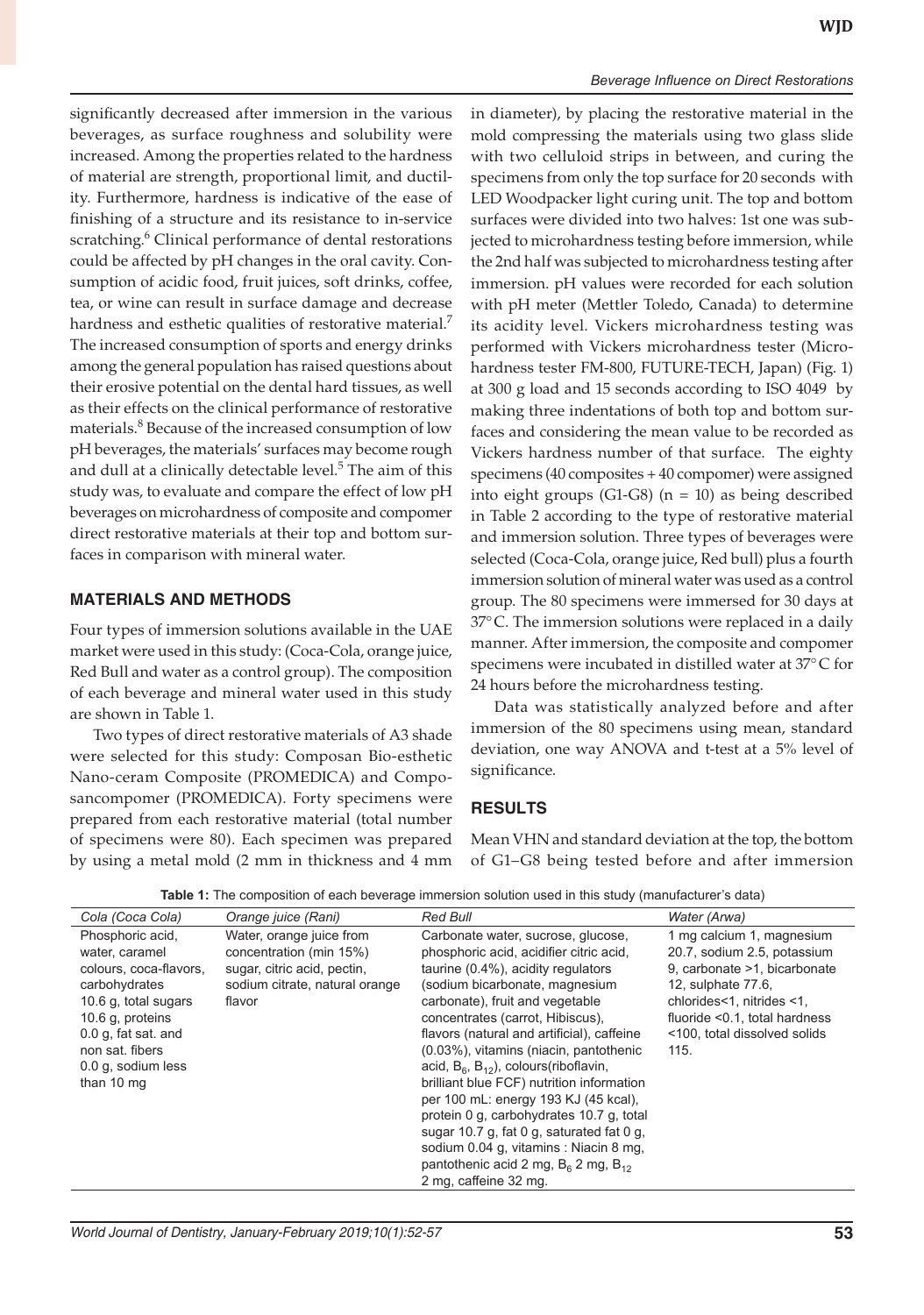in the four immersion solutions are listed in Table 3. Graphs 1–4 represent mean VHN at the top, bottom surfaces of composite and compomer, before and after immersion in the four solutions respectively. t-tests comparing all the groups before and after immersion showed that there was a statistically significant difference ( $p \le 0.05$ ) in all groups being tested in this study as shown in Tables 4 and 5.



**Fig. 1:** Vickers microhardness tester (Microhardness tester FM-800, FUTURE-TECH, Japan) used in this study

One-way analysis of variance (ANOVA) for VHN composite top, bottom and compomer top, bottom revealed that there were statistically significant differences ( $p \le 0.05$ ) as shown in Tables 6 to 9, respectively.

pH values for all the solutions were recorded as the followings:

• pH for Cola was 1.87, orange juice was 2.63, Red Bull was 2.55 and for water was 6.96.

# **DISCUSSION**

Restorative material in the oral cavity is being exposed to varying environmental conditions, such as acid-base reactions from drinks, which result in certain surface

| <b>Table 2:</b> Assignment of composite and compomer groups |
|-------------------------------------------------------------|
| in immersion beverage solutions                             |

| Composite | Group 1 | was incubated in Cola                     |
|-----------|---------|-------------------------------------------|
|           | Group 2 | was incubated in orange juice             |
|           | Group 3 | was incubated in Red Bull                 |
|           | Group 4 | was incubated in water as a control group |
| Compomer  | Group 5 | was incubated in Cola                     |
|           | Group 6 | was incubated in orange juice             |
|           | Group 7 | was incubated in Red Bull                 |
|           | Group 8 | was incubated in water as a control group |

**Table 3:** Mean VHN and standard deviation at the top, bottom of the eight groups being tested before and after immersion in the four immersion solutions

| Groups    |        |               | G1               |       |                     | G2                  |       |                 | G3              |       |               | G4    |               |       |       |       |
|-----------|--------|---------------|------------------|-------|---------------------|---------------------|-------|-----------------|-----------------|-------|---------------|-------|---------------|-------|-------|-------|
|           |        |               | Cola (Caca-cola) |       | Orange juice (Rani) |                     |       | Red Bull        |                 |       | Water (Arwa)  |       |               |       |       |       |
|           | Before |               | After            |       | <b>Before</b>       |                     | After |                 | Before          |       | After         |       | <b>Before</b> |       | After |       |
| Composite |        | в             |                  | В     |                     | В                   |       | В               |                 | В     |               | B     |               | B     |       | В     |
| Mean      | 52.18  | 42.38         | 40.84            | 34.14 | 54.14               | 43.19               | 39.72 | 36.14           | 53.63           | 43.9  | 41.09         | 37.53 | 54.7          | 44.37 | 47.07 | 38.99 |
| <b>SD</b> | 5.56   | 4.59          | 3.91             | 4.53  | 2.88                | 3.29                | 1.35  | 1.31            | 2.47            | 4.9   | 2.41          | 1.82  | 1.01          | 2.77  | .67   | 1.67  |
| Groups    |        |               | G5               |       |                     |                     | G6    |                 |                 |       | G7            |       |               |       | G8    |       |
|           |        |               | Cola (Caca-cola) |       |                     | Orange juice (Rani) |       | <b>Red Bull</b> |                 |       | Water (arwa)  |       |               |       |       |       |
|           |        | <b>Before</b> |                  | After |                     | Before              | After |                 | After<br>Before |       | <b>Before</b> |       |               | After |       |       |
| Compomer  |        | в             |                  | В     |                     | в                   |       | В               |                 | B     |               | B     |               | B     |       | В     |
| Mean      | 47.86  | 39.99         | 38.79            | 31.66 | 47.25               | 39.38               | 38.59 | 31.32           | 46.81           | 42.45 | 42.59         | 38    | 47.33         | 40.15 | 40.06 | 34.26 |
| <b>SD</b> | 4,92   | 4.64          | 1.49             | 4.66  | 1.88                | 1.95                | 3.15  | 5.32            | 2.91            | 3.39  | 3.04          | 2.78  | 1.54          | 0.67  | 0.73  | 2.99  |



**Graph 1:** Mean VHN at the top composite surface, before and after immersion in the four solutions





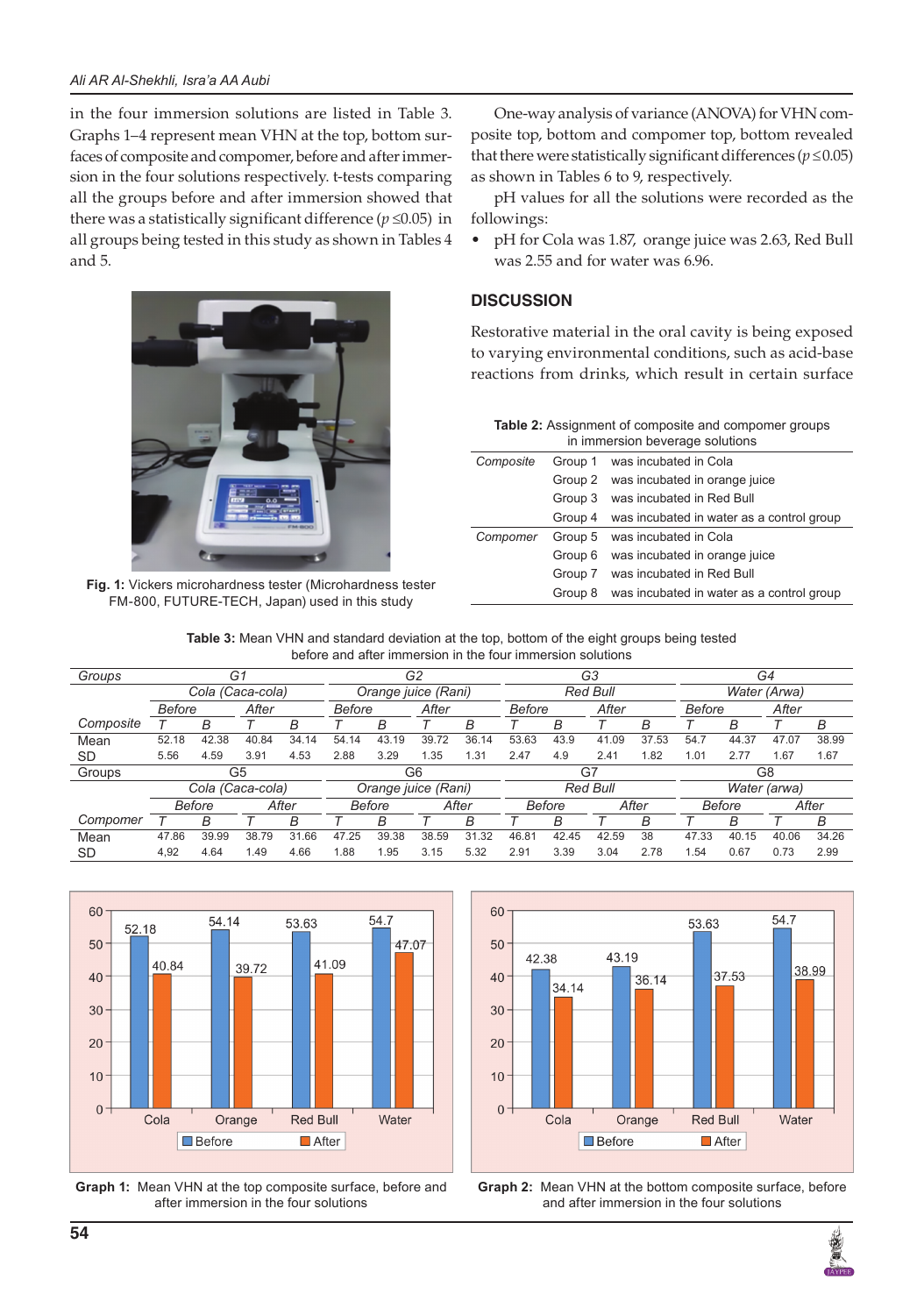

**Graph 3:** Mean VHN at the top compomer surface, before and after immersion in the four solutions

**Table 4:** t-test for composite and compomer top VHN before and after immersion in the four immersion solutions

| Materials     | <i>Immersion</i><br>solution | p value (before and<br>after immersion) |      |
|---------------|------------------------------|-----------------------------------------|------|
| Composite top | Cola                         | 1.79092E-05                             | Sig. |
|               | Orange juice                 | 1.2687E-07                              | Sig. |
|               | Red Bull                     | 5.64E-06                                | Sig. |
|               | Water                        | 1.29E-07                                | Sig. |
| Compomer top  | Cola                         | 7.52E-05                                | Sig. |
|               | Orange juice                 | 3.14E-07                                | Sig. |
|               | Red Bull                     | 4.75E-07                                | Sig. |
|               | Water                        | 0.000105                                | Sig. |
|               |                              |                                         |      |

changes that might affect their physical or mechanical properties and eventually their long-run oral service durability. In the present study, the microhardness method was performed by immersing the restorative materials in different soft drinks (beverages) in comparison with mineral water as a control group for 30 days to detect the corresponding deteriorations from such drinks. Unfortunately, we could not find enough manufacturers data of the detailed composition of both composite and compomer materials being tested in the present study from the source since some missed details might be the main key to discuss the obtained results. Another limitation in our study was that, the study was done using one brand of composite and compomer (Promedica) which was available to us as a brand contains both products: composite and compomer together since some other brands contain only one product either composite or compomer and due to that we did not want to include the brand as another variable in the study and also because of including another brand will double the number of groups and increase the complexity and as a result double to total fees of the research, that is why we kept it as a recommendation for further studies and according to that, the results obtained from the current study, represents the PROMEDICA brand only since

*World Journal of Dentistry, January-February 2019;10(1):52-57* **55**



*Beverage Influence on Direct Restorations*

**Graph 4:** Mean VHN at the bottom compomer surface, before and after immersion in the four solutions

**Table 5:** t-test for composite and compomer bottom VHN before and after immersion in the four immersion solutions

| <b>Materials</b>    | <i>Immersion</i><br>solution | p value (before and<br>after immersion) |      |
|---------------------|------------------------------|-----------------------------------------|------|
|                     | Cola                         | 0.00032                                 | Sig. |
| Composite Top       | Orange juice                 | 3.99E-05                                | Sig. |
|                     | Red Bull                     | 0.00094154                              | Sig. |
|                     | Water                        | 8.38E-06                                | Sig. |
|                     | Cola                         | 2.90422E-06                             | Sig. |
|                     | Orange juice                 | 0.0004647                               | Sig. |
| <b>Compomer Top</b> | Red Bull                     | 0.000115                                | Sig. |
|                     | Water                        | 7.26588E-05                             | Sig. |
|                     |                              |                                         |      |

other brands might behave differently in reaction to beverages.

Further studies should include a wider range of different brands of composite and compomer or other direct restorative materials used in dentistry not being covered in our study like giomers and resin-modified GIC restorative materials. Also immersion period in our study (30-day) could be not enough to reflect real findings simulating oral conditions. Further studies should consider longer immersion periods since there are some people consume such soft drinks for years. The absence of natural saliva buffering effect might be considered as another limiting factor in our *in vitro* study that affects our results in reflecting real oral conditions since the minerals of natural saliva and the related buffering effect plus the effect of salivary enzymes could not be ignored as an important contributing factor affecting the results *in vivo* studies. The current study results indicated that immersion of restorative materials in solutions (beverages) being tested in this study, resulted in a statistically significant reduction in surface microhardness values as was shown in the statistical analysis of the results before and after immersion (Tables 4 and 5). Also, the data indicated that there was a statistically significant difference between the microhardness values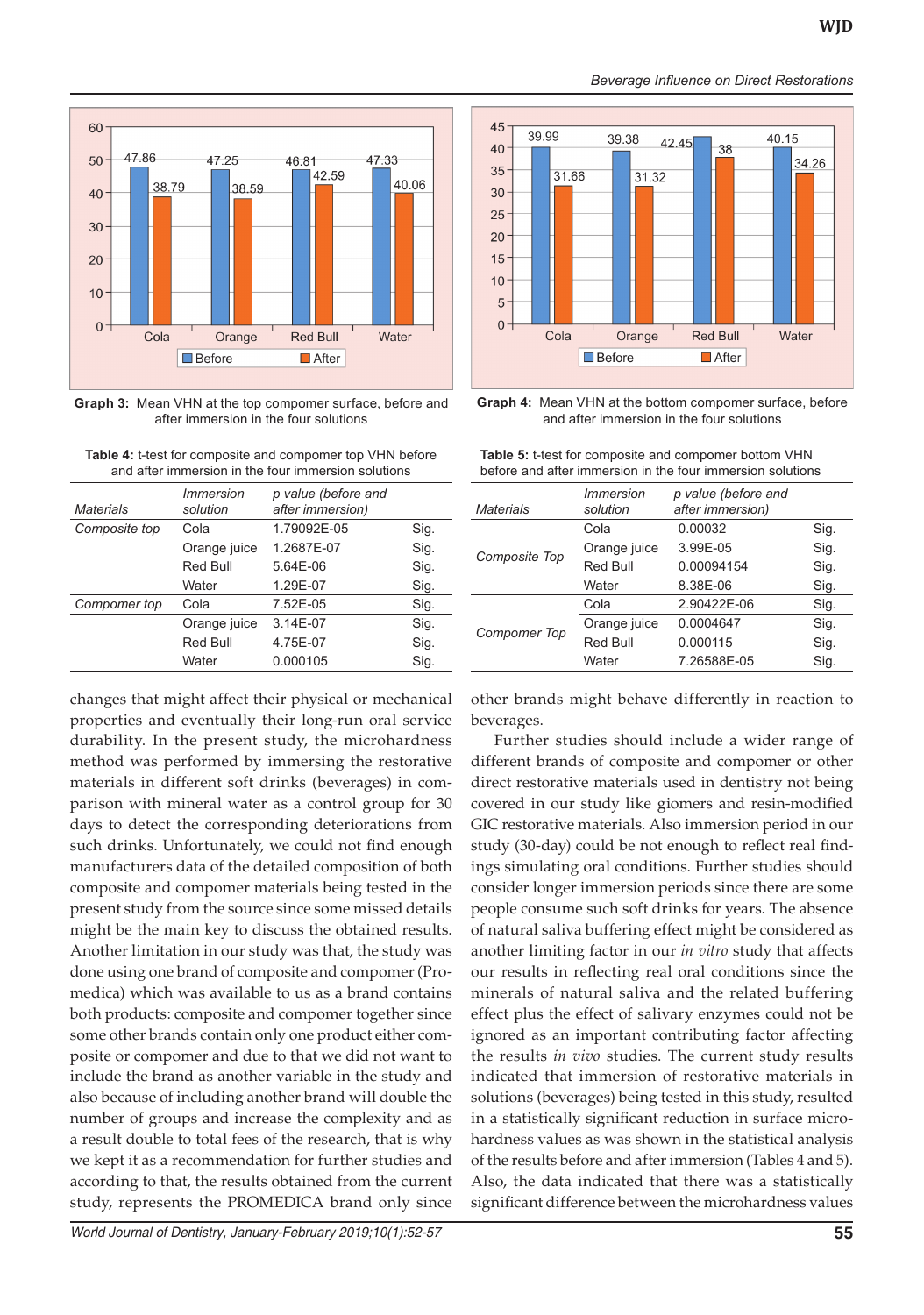#### *Ali AR Al-Shekhli, Isra'a AA Aubi*

| Table 6: One-way analysis of variance (ANOVA) for VHN of composite top after immersion in the four immersion solutions |
|------------------------------------------------------------------------------------------------------------------------|
|------------------------------------------------------------------------------------------------------------------------|

|                     |         |    | <b>ANOVA</b> |          |          |          |
|---------------------|---------|----|--------------|----------|----------|----------|
| Source of variation | SS      | at | ΜS           |          | p value  | F crit   |
| Between groups      | 329.474 |    | 109.8247     | 17.03809 | 4.71F-07 | 2.866266 |
| Within groups       | 232.05  | 36 | 6.445833     |          |          |          |
| Total               | 561.524 | 39 |              |          |          |          |

**Table 7:** One-way analysis of variance (ANOVA) for VHN of composite bottom after immersion in the four immersion solutions

|                     |         |    | <b>ANOVA</b>                            |          |          |          |
|---------------------|---------|----|-----------------------------------------|----------|----------|----------|
| Source of variation | SS      | df | МS                                      |          | p value  | F crit   |
| Between groups      | 128,002 |    | 42.66733                                | 6.014237 | 0.001978 | 2.866266 |
| Within groups       | 255.398 | 36 | 7.094389                                | -        | -        | -        |
| Total               | 383.4   | 39 | $\qquad \qquad \  \  \, -\qquad \qquad$ | -        | -        | -        |

**Table 8:** One-way analysis of variance (ANOVA) for VHN of compomer top after immersion in the four immersion solutions

|          |    | ANOVA                    |                              |                 |                          |  |
|----------|----|--------------------------|------------------------------|-----------------|--------------------------|--|
| SS       | df | ΜS                       |                              | p value         | F crit                   |  |
| 101.6368 |    | 33.8789                  | 6.15635                      | 0.001729        | 2.866266                 |  |
| 198.111  | 36 | 5.5031                   | $\qquad \qquad \blacksquare$ | $\qquad \qquad$ | -                        |  |
| 299.7478 | 39 | $\overline{\phantom{0}}$ |                              |                 | $\overline{\phantom{0}}$ |  |
|          |    |                          |                              |                 |                          |  |

**Table 9:** One-way analysis of variance (ANOVA) for VHN of compomer top after immersion in the four immersion solutions

|                     |         |    | <b>ANOVA</b>             |                              |                          |                          |
|---------------------|---------|----|--------------------------|------------------------------|--------------------------|--------------------------|
| Source of variation | SS      | df | ΜS                       |                              | p value                  | F crit                   |
| Between groups      | 285.812 |    | 95.27067                 | 5.702895                     | 0.002666                 | 2.866266                 |
| Within groups       | 601.404 | 36 | 16.70567                 | $\overline{\phantom{0}}$     | $\overline{\phantom{0}}$ | -                        |
| Total               | 887.216 | 39 | $\overline{\phantom{0}}$ | $\qquad \qquad \blacksquare$ | $\qquad \qquad -$        | $\overline{\phantom{0}}$ |

among the immersion solutions for the top, bottom, composite and compomer variables (Tables 6 to 9).

The present study data demonstrated that, orange juice immersion solution showed a general maximum reduction in microhardness values for composite and compomer tops and bottoms (Graphs 1, 3 and 4) followed by Cola, Red Bull and Arwa ( mineral water) as a control solution except for composite bottom, cola has shown the maximum reduction in microhardness values (Graph 2). The increase in the use of resin-based restorations made them more prone to be exposed to diverse conditions of oral environment, which can result in chemical degradation $^9$  and reduction in physical properties, $^{10}$ consequently, reduction in performance and clinical longevity of the material. The possible reason for this deterioration in physical and mechanical properties of restorative materials might be due to the differences in composition of immersion solutions, the type of particular acids incorporated in each solution, the particular pH and acidic concentration in that specific solution which affects significantly the surface hardness values negatively due to the degradation and erosion of matrix/ filler interface. $^{11}$  Many previous studies have shown that

fillers tend to fall out from resin materials<sup> $12$ </sup> and the matrix component decomposes when exposed to low pH environments.<sup>13,14</sup> The data of this study indicated that, the orange juice resulted in microhardness reduction due to the effect of citric acid that had higher PKA value than phosphoric acid that found in Red Bull and Coca-Cola, and this finding was not in agreement with the findings reported by Sedighe $15$  who stated that, the result in reduction of microhardness in all specimens immersed in 100% orange juice and non-alcoholic beer was with no significant difference which might be attributed to the differences in acidity between fully natural orange juice (100%) used in his study and artificial orange juice (Rani) (Table 1) with low pH values used in the current study (2.63 pH). Red bull showed less effect on microhardness values registered in the current study due to the incorporation of acidity regulators in spite of its low pH value (2.55 pH) (sodium bicarbonate, magnesium) (Table 1).

Although the pH of the water immersing solution used in this study (Arwa showed in Table 1) (6.96 pH) was very close to the mean pH of the oral cavity is  $6.28-7.34<sup>16</sup>$  but we found that the major reduction in micro-hardness values in general after immersion might be attributed to the effect